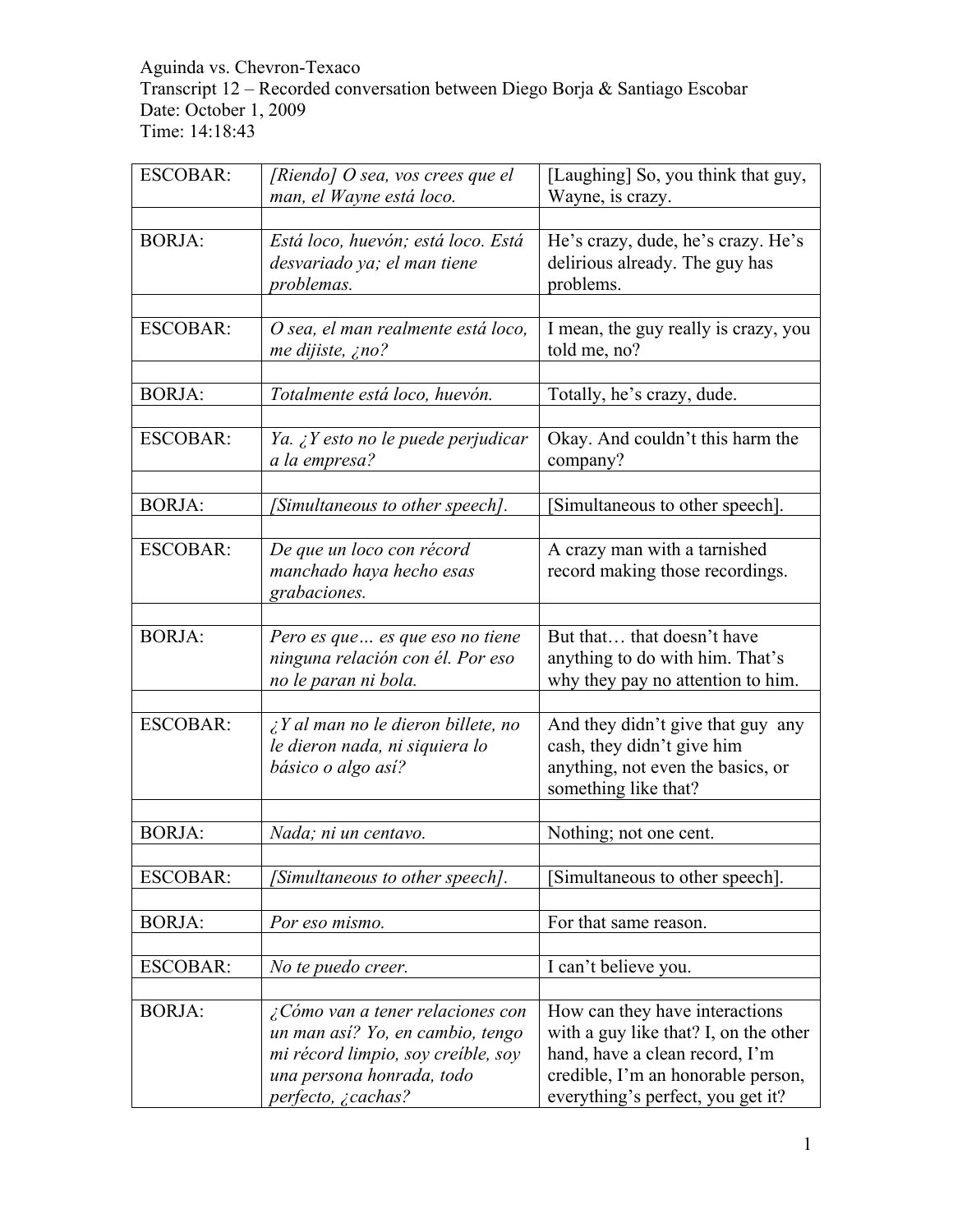Transcript 12 – Recorded conversation between Diego Borja & Santiago Escobar Date: October 1, 2009

| <b>ESCOBAR:</b> | Ya.                                                                                                                                                                                                                                                                                                                                      | Yeah.                                                                                                                                                                                                                                                                                                                                                    |
|-----------------|------------------------------------------------------------------------------------------------------------------------------------------------------------------------------------------------------------------------------------------------------------------------------------------------------------------------------------------|----------------------------------------------------------------------------------------------------------------------------------------------------------------------------------------------------------------------------------------------------------------------------------------------------------------------------------------------------------|
| <b>BORJA:</b>   | Entonces, es lo que te decía el<br>otro día, que                                                                                                                                                                                                                                                                                         | So, it's what I told you the other<br>day, that                                                                                                                                                                                                                                                                                                          |
| <b>ESCOBAR:</b> | Y al gringo, ¿cuánto le ? O sea,<br>pero al man, vos le dijiste:<br>"Acolitame a hacer estas<br>grabaciones", y el man dijo: "Ya,<br>de ley", pero y el man te dijo.<br>'¿Yo qué gano?''; vos le dijiste<br>que                                                                                                                          | And the Gringo, how much did?<br>I mean, but you told that guy,<br>"Cover for me to so I can get these<br>recordings," and the guy said,<br>"Yeah, sure," but the guy told you,<br>"What's in it for me?" You told<br>him that                                                                                                                           |
| <b>BORJA:</b>   | No, nada; nunca hubo  nunca<br>hubo plata, ¿cachas? Yo le dije:<br>"Si quieres vienes, y si no,<br>también", porque yo podía<br>hacerlo solo, ¿cachas?                                                                                                                                                                                   | No, nothing; there was never<br>there was no money, you get it? I<br>told him, "If you want to come<br>along, fine, and if you don't, that's<br>fine too," because I could have<br>done it alone, get it?                                                                                                                                                |
| <b>ESCOBAR:</b> | Ya.                                                                                                                                                                                                                                                                                                                                      | Okay.                                                                                                                                                                                                                                                                                                                                                    |
| <b>BORJA:</b>   | Y el dijo: "Bueno, vamos". Le<br>daba más seriedad al asunto<br>nomás. Pura  por la pinta<br>nomás. Pero yo pude haberlo<br>hecho solo, ¿cachas? O sea, no<br>necesitaba para él para nada. Y<br>además, es que nunca lo hice por<br>plata, ¿cachas? O sea, en verdad<br>no lo hice por plata; lo hice por<br>porque estaba ahí, huevón. | And he said, "Fine, let's go." It<br>just made it seem more serious,<br>that's all. Just for appearances,<br>that's all. But I could have done it<br>alone, get it? I mean, I didn't need<br>him at all. And besides, I never did<br>it for money, you get it? I mean,<br>really I didn't do it for money; I<br>did it for because I was there,<br>dude. |
| ESCOBAR:        | Ya.                                                                                                                                                                                                                                                                                                                                      | Okay.                                                                                                                                                                                                                                                                                                                                                    |
| <b>BORJA:</b>   | Por, por, por el poder, por la<br>planificación, por  ¿sí me<br>entiendes?                                                                                                                                                                                                                                                               | For the power, for the planning,<br>for you understand me, yes?                                                                                                                                                                                                                                                                                          |
| <b>ESCOBAR:</b> | Ajá.                                                                                                                                                                                                                                                                                                                                     | Uh huh.                                                                                                                                                                                                                                                                                                                                                  |
| <b>BORJA:</b>   | Lo hice por el arte de hacerlo, no<br>por hacerlo por dinero.                                                                                                                                                                                                                                                                            | I did it for the art of doing it, not<br>for money.                                                                                                                                                                                                                                                                                                      |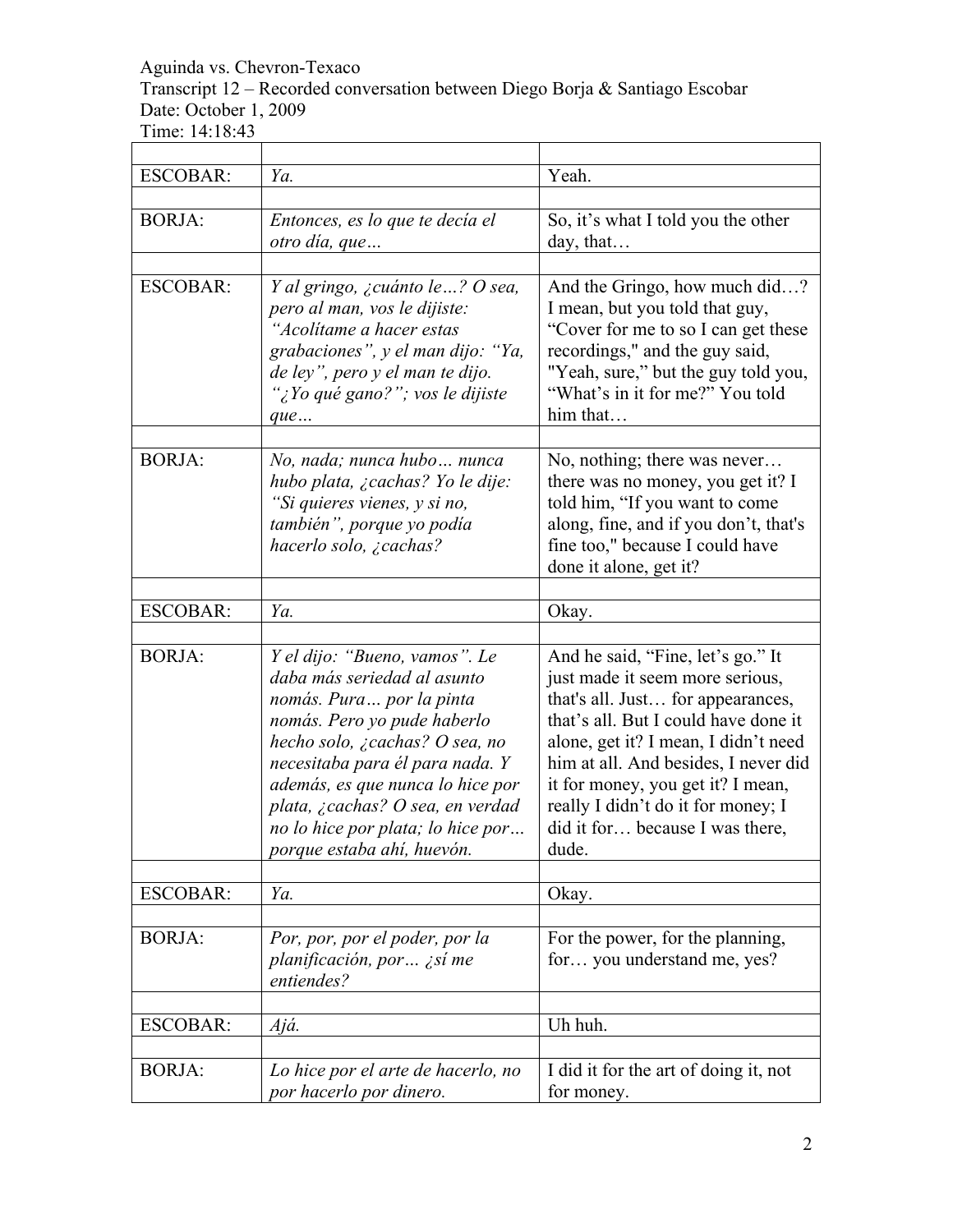# Transcript 12 – Recorded conversation between Diego Borja & Santiago Escobar Date: October 1, 2009

Time: 14:18:43

| <b>ESCOBAR:</b> | No de ley; también por dinero.                                                                                                                                                                                                                                                                                                                                                     | No for sure; also for money.                                                                                                                                                                                                                                                                                                                                                                                                      |
|-----------------|------------------------------------------------------------------------------------------------------------------------------------------------------------------------------------------------------------------------------------------------------------------------------------------------------------------------------------------------------------------------------------|-----------------------------------------------------------------------------------------------------------------------------------------------------------------------------------------------------------------------------------------------------------------------------------------------------------------------------------------------------------------------------------------------------------------------------------|
| <b>BORJA:</b>   | No, no, no; para nada. Te juro,<br>para nada. O sea, el dinero a mí<br>no me mueve. Aunque no creas, no<br>eso el que  el dinero para mí<br>para mí no es no es tan no es<br>tan importante. O sea, hay otras<br>cosas que me llenan más, huevón,<br>como el  como saber que mis<br>cosas salen bien. Por eso soy<br>medio  soy medio creído para mí<br>mismo. Ese es el problema. | No, no, no; not at all. I swear to<br>you, not at all. I mean, money<br>doesn't move me. Even if you<br>don't believe it, that's not what<br>money for me for me it's not<br>it's not so it's not so important.<br>In other words, there are other<br>things that fulfill me more, dude,<br>like the like knowing that my<br>things work out. That's why I'm<br>sort of I'm sort of conceited<br>with myself. That's the problem. |
| <b>ESCOBAR:</b> | Ya.                                                                                                                                                                                                                                                                                                                                                                                | Okay.                                                                                                                                                                                                                                                                                                                                                                                                                             |
| <b>BORJA:</b>   | Eso me mueve más que la plata,<br>huevón.                                                                                                                                                                                                                                                                                                                                          | That motivates me more than<br>money.                                                                                                                                                                                                                                                                                                                                                                                             |
| <b>ESCOBAR:</b> | Y ahora  y tus abogados te<br>dijeron si es legal o ilegal la<br>grabación que hiciste. ¿Qué te<br>dijeron ellos?                                                                                                                                                                                                                                                                  | And now and your lawyers told<br>you, if the recording you made is<br>legal or illegal. What did they tell<br>you?                                                                                                                                                                                                                                                                                                                |
| <b>BORJA:</b>   | Mira, todo depende de un punto<br>de vista. Por ejemplo, el  el<br>aborto, si vas a salvar a una<br>madre, es legal. Si es que yo<br>acabo de documentar una estafa,<br>un fraude, puede ser que a<br>cierto nivel llegue a sobrepasar el<br>hecho de que filmé ilegalmente,<br><i>i</i> cachas?                                                                                   | Look, it all depends on the point of<br>view. For example abortion, if<br>you're going to save the mother<br>it's legal. If I just documented<br>embezzlement, a fraud, it might<br>be at a certain level it goes<br>beyond the fact that I shot it<br>illegally, get it?                                                                                                                                                         |
| <b>ESCOBAR:</b> | Ya.                                                                                                                                                                                                                                                                                                                                                                                | Yeah.                                                                                                                                                                                                                                                                                                                                                                                                                             |
| <b>BORJA:</b>   | Todo  todo es  todo es  todo<br>es, eh, subjetivo.                                                                                                                                                                                                                                                                                                                                 | It all it's all it's all it's all<br>subjective.                                                                                                                                                                                                                                                                                                                                                                                  |
| <b>ESCOBAR:</b> | Ajá. O sea, que si  ¿pero si<br>demuestran de que eso fue<br>inducido, o sea, que indujiste a                                                                                                                                                                                                                                                                                      | Uh huh. I mean, if but if they<br>show that it was induced, I mean,<br>that you induced a that                                                                                                                                                                                                                                                                                                                                    |

 $\overline{\phantom{a}}$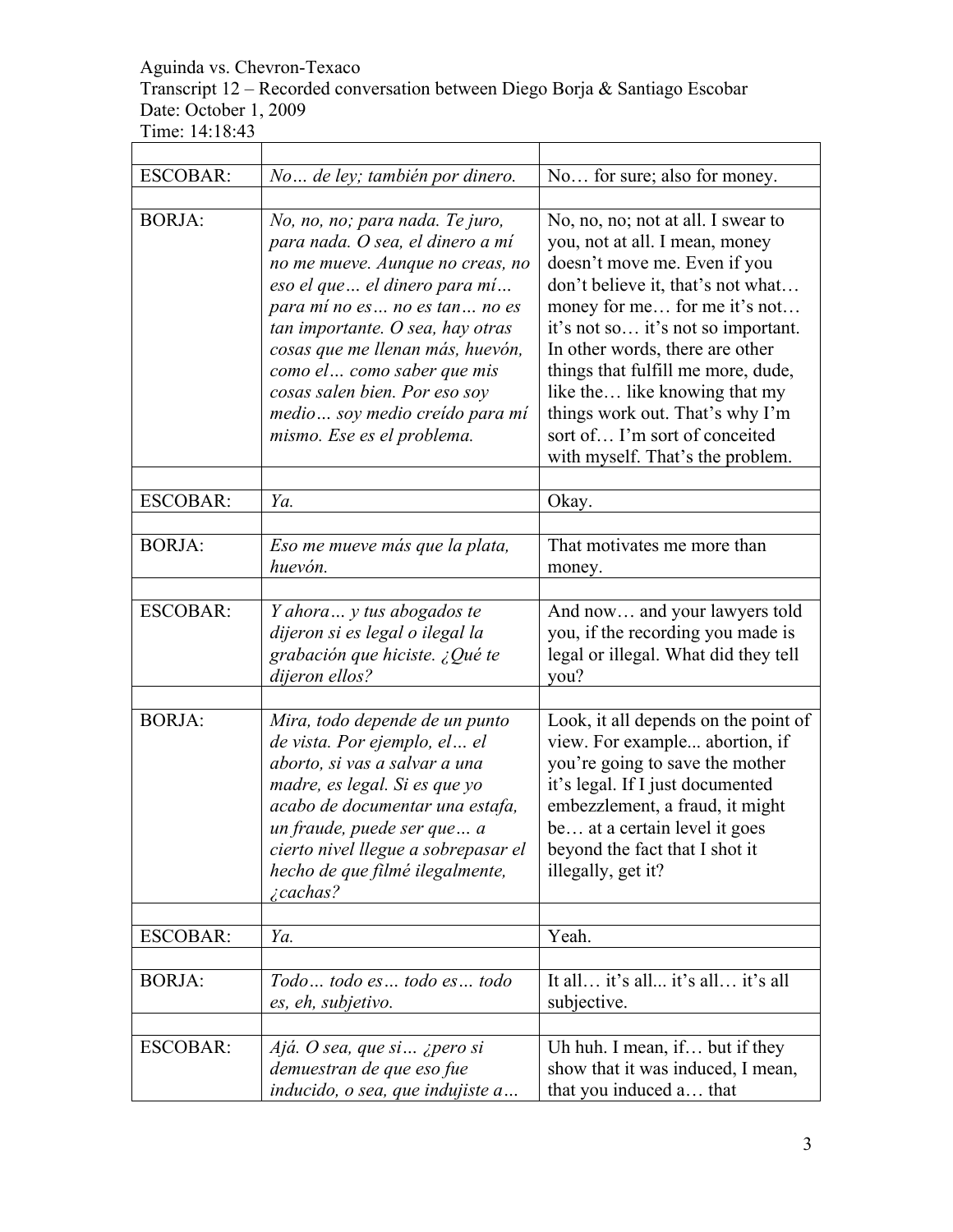Transcript 12 – Recorded conversation between Diego Borja & Santiago Escobar Date: October 1, 2009

|                 | a que [Simultaneous to other<br>speech] digas cosas así, que?                                                                                                                                                                       | [Simultaneous to other speech] you<br>say things like that, to?                                                                                                                                                              |
|-----------------|-------------------------------------------------------------------------------------------------------------------------------------------------------------------------------------------------------------------------------------|------------------------------------------------------------------------------------------------------------------------------------------------------------------------------------------------------------------------------|
|                 |                                                                                                                                                                                                                                     |                                                                                                                                                                                                                              |
| <b>BORJA:</b>   | A prevaricar.                                                                                                                                                                                                                       | To obstruct justice.                                                                                                                                                                                                         |
| <b>ESCOBAR:</b> | Sí. O sea, porque les  claro, que<br>fue todo planificado. Eso es lo que<br>ellos dicen la la las<br>acusaciones, ¿no?                                                                                                              | Yes. I mean, because they of<br>course, that it was all planned.<br>That's what they say the<br>the the accusations, no?                                                                                                     |
| <b>BORJA:</b>   | [Unintelligible] dicen que todo fue<br>planificado. Pero                                                                                                                                                                            | [Unintelligible] they say it was all<br>planned. But                                                                                                                                                                         |
| <b>ESCOBAR:</b> | ¿Pero sí planificaste?                                                                                                                                                                                                              | But you did plan it?                                                                                                                                                                                                         |
| <b>BORJA:</b>   | [Simultaneous to other speech]<br>veamos qué dicen. Yo, claro que<br>tengo que haber planificado yo<br>todo; ¿pues cómo va a ser así,<br>loco? Tienes que planificar hasta<br>para comprar los  el reloj y<br>todas esas cosa, ¿no? | [Simultaneous to other speech]<br>let's see what they say. I, of course<br>I had to have planned everything;<br>how can it be like that, dude? You<br>have to plan it even to buy the<br>the watch and all those things, no? |
| <b>ESCOBAR:</b> | ¿Y cómo les grabaste?, ¿con qué<br>les grabaste?                                                                                                                                                                                    | And how did you record them?<br>What did you record them with?                                                                                                                                                               |
| <b>BORJA:</b>   | Con el reloj y el pen.                                                                                                                                                                                                              | With the watch and the pen.                                                                                                                                                                                                  |
| <b>ESCOBAR:</b> | [Riendo] $\chi$ <i>Y</i> tienes ahi, tienes ahi?                                                                                                                                                                                    | [Laughing] And do you have there,<br>do you have there?                                                                                                                                                                      |
| <b>BORJA:</b>   | El reloj por ahí anda, huevón.                                                                                                                                                                                                      | The watch is around somewhere,<br>dude.                                                                                                                                                                                      |
| <b>ESCOBAR:</b> | [Riendo] [[Unintelligible]<br>malazo! O sea, jy qué loco,<br>huevón! Pero, ¿y cómo graba<br>eso?, ¿graba un receptor o qué?                                                                                                         | [Laughing] [Unintelligible] you're<br>bad! I mean, how crazy, dude! But,<br>and how do you record that? You<br>record a receiver or what?                                                                                    |
| <b>BORJA:</b>   | Graba ahí. Es como una es<br>como un memory stick.<br>[Simultaneous to other speech].                                                                                                                                               | You record there. It's like a it's<br>like a memory stick.<br>Simultaneous to other speech].                                                                                                                                 |
| <b>ESCOBAR:</b> | $\chi$ Y luego le conectas un cable                                                                                                                                                                                                 | And then you connect it with a                                                                                                                                                                                               |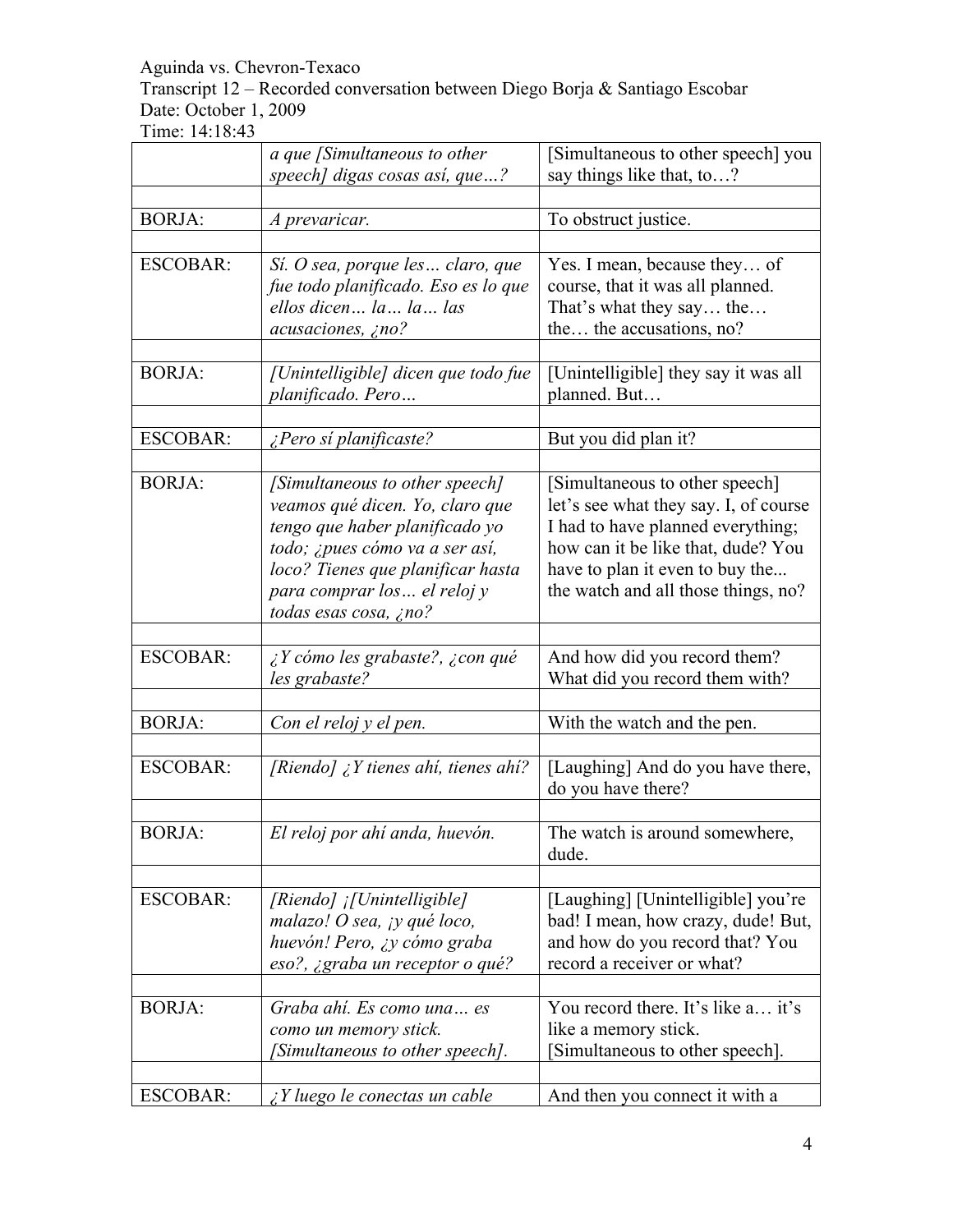Transcript 12 – Recorded conversation between Diego Borja & Santiago Escobar Date: October 1, 2009

|                 | $USB$ y ya?                                                                                                                                                                                                                                                                                                  | USB cable and that's it?                                                                                                                                                                                                                                                                                                                                     |
|-----------------|--------------------------------------------------------------------------------------------------------------------------------------------------------------------------------------------------------------------------------------------------------------------------------------------------------------|--------------------------------------------------------------------------------------------------------------------------------------------------------------------------------------------------------------------------------------------------------------------------------------------------------------------------------------------------------------|
| <b>BORJA:</b>   | Ya, y te baja todo; ahí está.                                                                                                                                                                                                                                                                                | That's it, and you download<br>everything; there it is.                                                                                                                                                                                                                                                                                                      |
| <b>ESCOBAR:</b> | [Riendo].                                                                                                                                                                                                                                                                                                    | [Laughing].                                                                                                                                                                                                                                                                                                                                                  |
| <b>BORJA:</b>   | <i>Es focote, huevón!</i>                                                                                                                                                                                                                                                                                    | It's wild, dude!                                                                                                                                                                                                                                                                                                                                             |
| <b>ESCOBAR:</b> | $\lambda$ Y cuánto te costó ese reloj?                                                                                                                                                                                                                                                                       | And how much did that watch cost<br>you?                                                                                                                                                                                                                                                                                                                     |
| <b>BORJA:</b>   | Como 120 dólares, huevón.                                                                                                                                                                                                                                                                                    | Like 120 dollars, dude.                                                                                                                                                                                                                                                                                                                                      |
| <b>ESCOBAR:</b> | Lo compraste en la Yoni.                                                                                                                                                                                                                                                                                     | You bought it in the U.S.                                                                                                                                                                                                                                                                                                                                    |
| <b>BORJA:</b>   | Claro, cuando  vi en una revista<br>en el avión. Hueveando, o sea<br>Me dije: "¡Ah, Mira este reloj qué<br>chévere. Bacán sería tener algo<br>así!". Y después me acordé y<br>digo: "¡Ay, necesito grabar a<br>estos manes!" "¡Ah, y esta<br>huevada está ahí, es cierto!"<br>[Simultaneous to other speech] | Of course, when I saw it in a<br>magazine on the plane. Killing<br>time, I mean I said to myself,<br>"Oh, Look at this watch, how cool.<br>It would be cool to have something<br>like that!" And later I remembered<br>and I said, "Oh, I need to record<br>these guys!" "Oh, and I have this<br>thing here, that's right!"<br>Simultaneous to other speech] |
| <b>ESCOBAR:</b> | $i$ Y el?, $i$ cómo se llama?, $i$ y el<br>esfero dónde compraste?                                                                                                                                                                                                                                           | And the? What's it called? And<br>where did you buy the pen?                                                                                                                                                                                                                                                                                                 |
| <b>BORJA:</b>   | Igual ahí; en Sky Mall.                                                                                                                                                                                                                                                                                      | There, the same place; in Sky<br>Mall.                                                                                                                                                                                                                                                                                                                       |
| <b>ESCOBAR:</b> | $\angle$ Sky qué?                                                                                                                                                                                                                                                                                            | Sky what?                                                                                                                                                                                                                                                                                                                                                    |
| <b>BORJA:</b>   | Sky Mall.                                                                                                                                                                                                                                                                                                    | Sky Mall.                                                                                                                                                                                                                                                                                                                                                    |
| <b>ESCOBAR:</b> | Sky Wall.                                                                                                                                                                                                                                                                                                    | Sky Wall.                                                                                                                                                                                                                                                                                                                                                    |
| <b>BORJA:</b>   | Mall. Es como centro comercial<br>[bostezando], Sky Mall.                                                                                                                                                                                                                                                    | Mall. Like a shopping mall<br>[yawning], Sky Mall.                                                                                                                                                                                                                                                                                                           |
| <b>ESCOBAR:</b> | $iAh$ , Sky Mall! <i>iDonde es eso?</i> ,<br><i>i</i> en Miami?                                                                                                                                                                                                                                              | Oh, Sky Mall! Where's that? In<br>Miami?                                                                                                                                                                                                                                                                                                                     |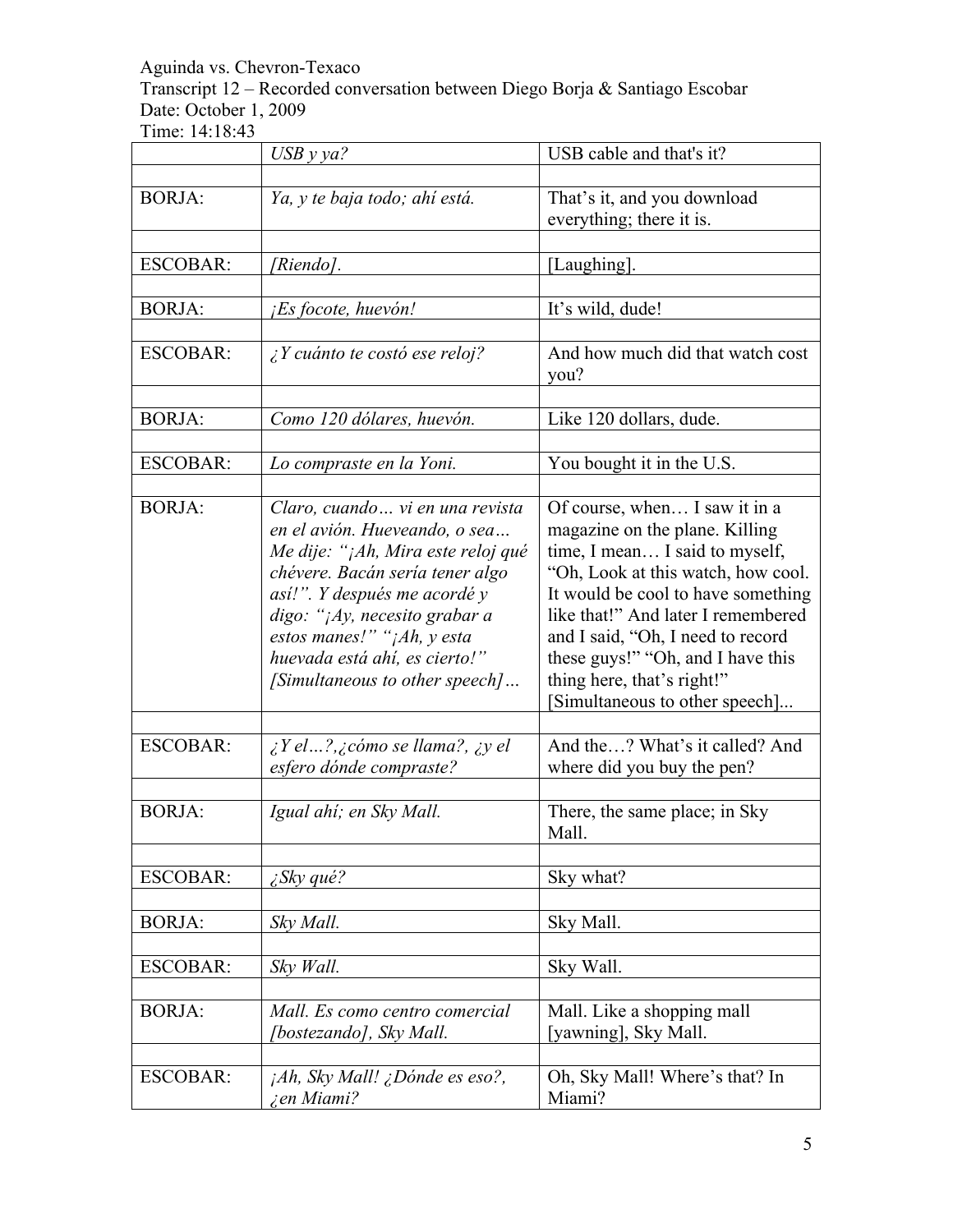Transcript 12 – Recorded conversation between Diego Borja & Santiago Escobar Date: October 1, 2009

| <b>BORJA:</b>   | No, en, en los aeropuertos.<br>Cuando subes en los aviones hay<br>una revista que se llama el Centro<br>Comercial del Aire. Se llama Sky<br>Mall la revista. Y tú pides nomás;<br>no tienen un lugar físico. | No, in, in the airports. When you<br>get on the plane there's a magazine<br>called the Air Shopping Mall. The<br>magazine's called Sky Mall. And<br>you just ask; there is no physical<br>location. |
|-----------------|--------------------------------------------------------------------------------------------------------------------------------------------------------------------------------------------------------------|-----------------------------------------------------------------------------------------------------------------------------------------------------------------------------------------------------|
| <b>ESCOBAR:</b> | O sea, que compraste en el avión.<br>No me huevés.                                                                                                                                                           | I mean, you bought it on the plane.<br>No kidding.                                                                                                                                                  |
| <b>BORJA:</b>   | O sea, vi en el avión y le mandé a<br>pedir desde Ecuador.                                                                                                                                                   | In other words, I saw it on the<br>plane and I sent for it from<br>Ecuador.                                                                                                                         |
| <b>ESCOBAR:</b> | Te llegó y a filmar a la people,<br>así, "Sonríe, estás en televisión".                                                                                                                                      | It arrived, and you're off filming<br>the people, like that, "Smile,<br>you're on television."                                                                                                      |
| <b>BORJA:</b>   | Sonrie. Maestro fue.                                                                                                                                                                                         | Smile. It was a masterpiece.                                                                                                                                                                        |
| <b>ESCOBAR:</b> | ¡Qué loco, huevón!                                                                                                                                                                                           | What a trip, dude!                                                                                                                                                                                  |
| <b>BORJA:</b>   | Oye, Santiago, ¿no te ha?,<br>¿cómo se llama?, ¿el Benítez no te<br>ha comentado nada de Juan<br>Pablo?                                                                                                      | Hey, Santiago, hasn't? What's<br>his name? Benitez hasn't told you<br>anything about Juan Pablo?                                                                                                    |
| <b>ESCOBAR:</b> | $No$ , ¿por?                                                                                                                                                                                                 | No, why?                                                                                                                                                                                            |
|                 |                                                                                                                                                                                                              |                                                                                                                                                                                                     |
| <b>BORJA:</b>   | No, porque alguien de ellos era<br>pana, ite acuerdas?                                                                                                                                                       | No, because one of them was<br>buddies, you remember?                                                                                                                                               |
| <b>ESCOBAR:</b> | ¿Cuál Juan Pablo?                                                                                                                                                                                            | Which one, Juan Pablo?                                                                                                                                                                              |
| <b>BORJA:</b>   | El Juan Pablo Novoa.                                                                                                                                                                                         | Juan Pablo Novoa.                                                                                                                                                                                   |
| <b>ESCOBAR:</b> | <i>Ah! El Benítez me comentó, el</i><br>Benitez. Pero no no me si<br>quieres le digo que, que averigüe<br>qué, porque el Benítez, siempre<br>estoy hablando con él.                                          | Oh! Benitez mentioned it to me,<br>Benitez. But no I didn't if you<br>want me to, I'll tell him to find out<br>what, because Benitez, I'm always<br>talking to him.                                 |
| <b>BORJA:</b>   | <i>jAh!, ¿sí es?,¿sí es pana de él,</i>                                                                                                                                                                      | Oh! Yes, he's? Yes, he's his                                                                                                                                                                        |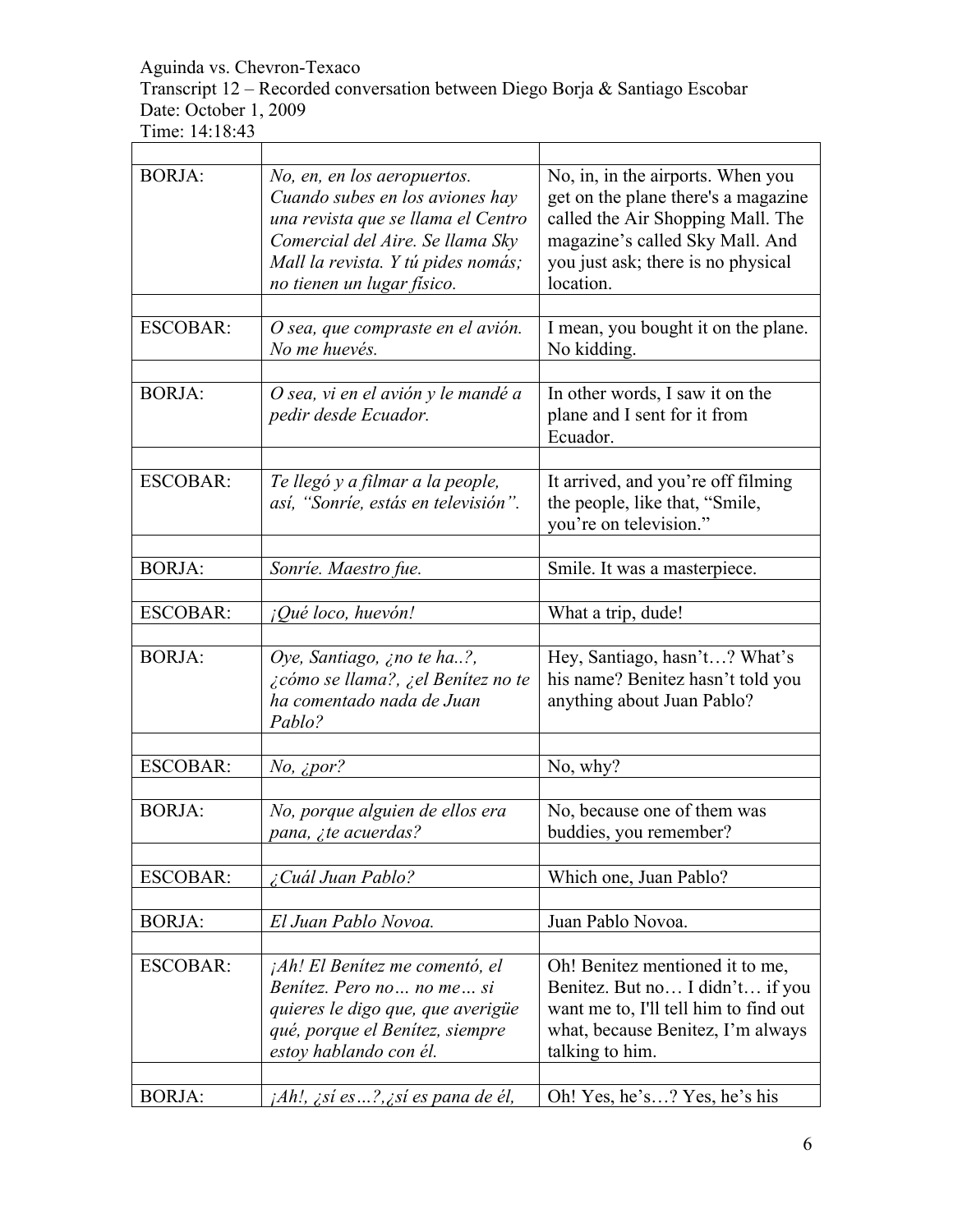Transcript 12 – Recorded conversation between Diego Borja & Santiago Escobar Date: October 1, 2009

|                 | pero?                                | buddy, dog?                        |
|-----------------|--------------------------------------|------------------------------------|
|                 |                                      |                                    |
| <b>ESCOBAR:</b> | Sí, sí, sí. El está en Chile, pero.  | Yes, yes, yes. He's in Chile, dog. |
|                 |                                      |                                    |
| <b>BORJA:</b>   | jAh, ya, ya, ya, ya!                 | Oh, yeah, yeah, yeah, yeah!        |
|                 |                                      |                                    |
| <b>ESCOBAR:</b> | Pero por el                          | But because of the                 |
| <b>BORJA:</b>   | Yo pensé que estaba                  | I thought he was                   |
|                 |                                      |                                    |
| <b>ESCOBAR:</b> | El por el chat le puede sacar        | He, you can get information out of |
|                 | información. No sé si chateará,      | him by chat. I don't know if he'll |
|                 | pero si quieres le digo al Benítez   | chat, but if you want, I'll tell   |
|                 | que averigüe él.                     | Benitez to find out.               |
|                 |                                      |                                    |
| <b>BORJA:</b>   | Porque yo me acuerdo que el man      | Because I remember that guy was    |
|                 | era socio de la discote esa de       | a partner in that discothèque at   |
|                 |                                      |                                    |
| <b>ESCOBAR:</b> | Simón.                               | Right.                             |
|                 |                                      |                                    |
| <b>BORJA:</b>   | ¿Cómo se llamaba? Ya me              | What was it called? I've forgotten |
|                 | olvidé La Santa.                     | already La Santa.                  |
|                 |                                      |                                    |
| <b>ESCOBAR:</b> | La Santa; atrás del Swiss Hotel.     | La Santa; behind the Swiss Hotel.  |
|                 |                                      |                                    |
| <b>BORJA:</b>   | Sí. ¿Y te acuerdas que el, el amigo  | Yes. And do you remember his, his  |
|                 | de él tenía un pana también que      | friend had a buddy also who was    |
|                 | también era de  el Pablito, creo     | also from I think his name was     |
|                 | que se llamaba?                      | Pablito?                           |
|                 |                                      |                                    |
| <b>ESCOBAR:</b> | Pedrito Picerno.                     | Pedrito Picerno.                   |
|                 |                                      |                                    |
| <b>BORJA:</b>   | ¡El Pedrito! El Pedrito es amigo     | Pedrito! Pedrito is Juan Pablo's   |
|                 | del Juan Pablo.                      | friend.                            |
|                 |                                      |                                    |
| <b>ESCOBAR:</b> | Sí, sí, sí, sí.                      | Yes, yes, yes, yes.                |
|                 |                                      |                                    |
| <b>BORJA:</b>   | <i>Ah, qué bien! ¡Pedrito! Pablo</i> | Oh, that's great! Pedrito! Pablo   |
|                 |                                      |                                    |
| <b>ESCOBAR:</b> | Y este Juan Pablo, ¿qué pito toca?   | And this guy Juan Pablo, what's    |
|                 |                                      | his game?                          |
| <b>BORJA:</b>   | O sea, el man apareció ahí, loco.    | Well, the guy showed up there,     |
|                 | Qué mala pata del man, huevón.       | dude. What bad luck that guy has,  |
|                 |                                      |                                    |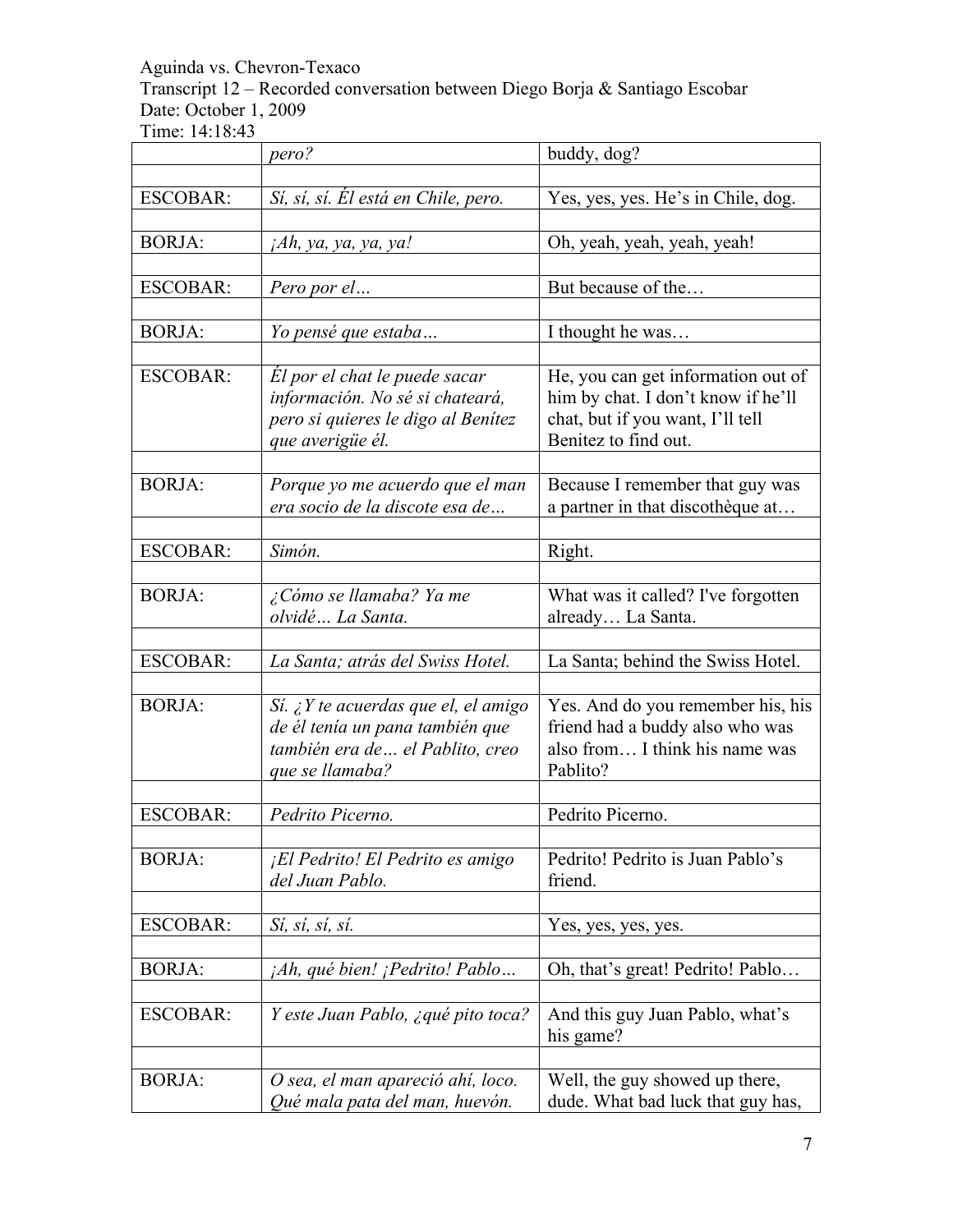Transcript 12 – Recorded conversation between Diego Borja & Santiago Escobar Date: October 1, 2009

|                 |                                                                                                                                                                                                                                                                                                                                                   | dude.                                                                                                                                                                                                                                                                                                                                                       |
|-----------------|---------------------------------------------------------------------------------------------------------------------------------------------------------------------------------------------------------------------------------------------------------------------------------------------------------------------------------------------------|-------------------------------------------------------------------------------------------------------------------------------------------------------------------------------------------------------------------------------------------------------------------------------------------------------------------------------------------------------------|
|                 |                                                                                                                                                                                                                                                                                                                                                   |                                                                                                                                                                                                                                                                                                                                                             |
| <b>ESCOBAR:</b> | [Riendo] O sea, yo sí le cachaba<br>quién era de lejos y todo, pero el<br>man se le metieron ahí, ¡puta!,<br>el pobrecito atropelladazo. O sea,<br>a mí me da pena por el man, pero<br>no podía parar por el man. ¿Para<br>qué estuvo en la ? Estuvo en un<br>mal momento en un mal en un<br>mal O sea, <i>i</i> pésima suerte el<br>man, huevón! | [Laughing] I mean, I got who he<br>was from far away and all, but the<br>guy, he they put him in there,<br>shit! The poor thing was run over.<br>I mean, I feel sorry for that guy,<br>but he couldn't stop for that guy.<br>Why was he in the? He was<br>there at the wrong time, at the<br>wrong at the wrong I mean,<br>the guy had terrible luck, dude. |
| <b>ESCOBAR:</b> | ¿Pero qué  qué pito tocaba el<br>man?                                                                                                                                                                                                                                                                                                             | But what what was his story?                                                                                                                                                                                                                                                                                                                                |
| <b>BORJA:</b>   | El man era era uno de los<br>representantes o sea, asignado<br>por el representante del gobierno,<br><i>i</i> cachas?, algo así.                                                                                                                                                                                                                  | They guy was was one of the<br>representatives I mean, assigned<br>by the government representative,<br>you get it? Something like that.                                                                                                                                                                                                                    |
| <b>ESCOBAR:</b> | O sea, el man representaba,<br>supuestamente, a un  a este<br>había un viejo ahí que decía que<br>era el representante de la Pierina<br>y del gobierno y no sé qué.                                                                                                                                                                               | In other words, the guy<br>represented, supposedly, a<br>this there was an old man there<br>who said he was Pierina's<br>representative, and the<br>government's and I don't know<br>what else.                                                                                                                                                             |
| <b>BORJA:</b>   | $jEh! Eso. Ese man$ inclusive fue<br>con el carro del man a la reunión<br>y todo. ¡Fue focote! Ahí está en el<br>video; verás, verás.                                                                                                                                                                                                             | Huh! That. That guy he even<br>went to the meeting and everything<br>with that guy's car. It was crazy!<br>It's there on the video; you'll see,<br>you'll see.                                                                                                                                                                                              |
| <b>ESCOBAR:</b> | $\zeta$ Fue que qué?                                                                                                                                                                                                                                                                                                                              | He went what?                                                                                                                                                                                                                                                                                                                                               |
| <b>BORJA:</b>   | Fue con el carro del man a la<br>reunión, e , el, el Juan Pablo y<br>todo, huevón.                                                                                                                                                                                                                                                                | He went to the meeting in that<br>guy's car, Juan Pablo and<br>everything, dude.                                                                                                                                                                                                                                                                            |
| <b>ESCOBAR:</b> | O sea, esos son unos pillos de ley.<br>Yo creo que $y$ bueno. Yo no                                                                                                                                                                                                                                                                               | I mean, those guys are real rascals.<br>I think that well. I don't                                                                                                                                                                                                                                                                                          |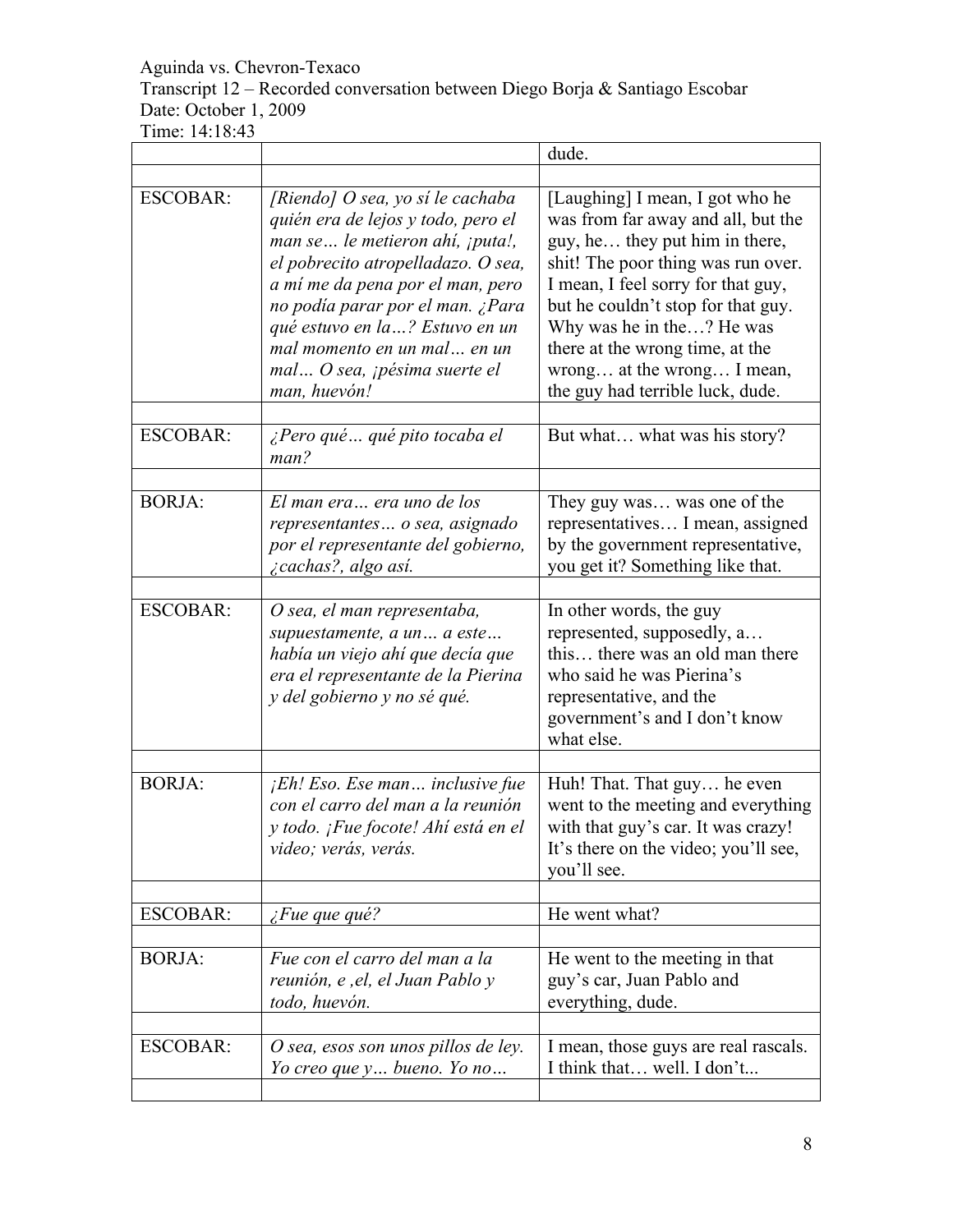Transcript 12 – Recorded conversation between Diego Borja & Santiago Escobar Date: October 1, 2009

| <b>BORJA:</b>   | Claro, de ley, de ley. O sea, de ley<br>son son toditos, loco, toditos;<br>hasta arriba.                                                                                                                                                                                                                                                                                                                                 | Of course, for sure, for sure. I<br>mean, for sure they are they all<br>are, dude, all of them; all the way<br>to the top.                                                                                                                                                                                                                                                                       |
|-----------------|--------------------------------------------------------------------------------------------------------------------------------------------------------------------------------------------------------------------------------------------------------------------------------------------------------------------------------------------------------------------------------------------------------------------------|--------------------------------------------------------------------------------------------------------------------------------------------------------------------------------------------------------------------------------------------------------------------------------------------------------------------------------------------------------------------------------------------------|
| <b>ESCOBAR:</b> | iUm!                                                                                                                                                                                                                                                                                                                                                                                                                     | Hum!                                                                                                                                                                                                                                                                                                                                                                                             |
| <b>BORJA:</b>   | Ni les valen los indios, ¿cachas?                                                                                                                                                                                                                                                                                                                                                                                        | They don't care about the Indians,<br>you get it?                                                                                                                                                                                                                                                                                                                                                |
| <b>ESCOBAR:</b> | Claro, es por el billete.                                                                                                                                                                                                                                                                                                                                                                                                | Of course, it's just for the money.                                                                                                                                                                                                                                                                                                                                                              |
| <b>BORJA:</b>   | Todo es billete. Y además que ese<br>billete  y el gobierno, se queda<br>calladito el Petro Ecuador y todos<br>esos manes. El momento que les<br>paguen, van decir: "Bueno<br>señores, ustedes no pueden tocar<br>nada adentro del, del suelo<br>ecuatoriano. Esa plata tenemos<br>que manejarla nosotros para<br>hacer la remediación", y a los<br>indios les van a dar dedo si es que<br>hubiera llegado a pasar algo. | It's all money. And besides that<br>money and the government,<br>Petro Ecuador and all those guys<br>remain silent. The moment they<br>pay them, they'll say, "Okay<br>gentlemen, you can't touch<br>anything on Ecuadorean soil. We<br>have to manage that money<br>ourselves to do the remediation,"<br>and to the Indians they'll show the<br>middle finger if something actually<br>happens. |
| <b>ESCOBAR:</b> | Ya.                                                                                                                                                                                                                                                                                                                                                                                                                      | Yeah.                                                                                                                                                                                                                                                                                                                                                                                            |
| <b>BORJA:</b>   | O sea, era una estafa total,<br>¿cachas?, para todo el mundo.                                                                                                                                                                                                                                                                                                                                                            | I mean, it was a total fraud, you get<br>it? For everyone.                                                                                                                                                                                                                                                                                                                                       |
| <b>ESCOBAR:</b> | Entonces, lo que nosotros tenemos<br>que hacer es, o ser parte de la<br>estafa o pasarnos del otro lado,<br>pero quedarnos con algo<br>[riendo].                                                                                                                                                                                                                                                                         | So, what we need to do is, or be<br>part of the fraud, or go over to the<br>other side, but keep something for<br>ourselves [laughing].                                                                                                                                                                                                                                                          |
| <b>BORJA:</b>   | Ya tú sabes. Oye mi perro, te dejo<br>que me voy a bañar, loco. Ya<br>apesto, huevón.                                                                                                                                                                                                                                                                                                                                    | You know it. Listen my buddy,<br>I'm going to let you go so I can<br>shower, dude. I stink, dude.                                                                                                                                                                                                                                                                                                |
| <b>ESCOBAR:</b> | Bacán.                                                                                                                                                                                                                                                                                                                                                                                                                   | Cool.                                                                                                                                                                                                                                                                                                                                                                                            |
| <b>BORJA:</b>   | Entonces hablamos hablamos<br>más al rato o hablamos mañana.                                                                                                                                                                                                                                                                                                                                                             | So we'll talk we'll talk later or<br>we'll talk tomorrow.                                                                                                                                                                                                                                                                                                                                        |